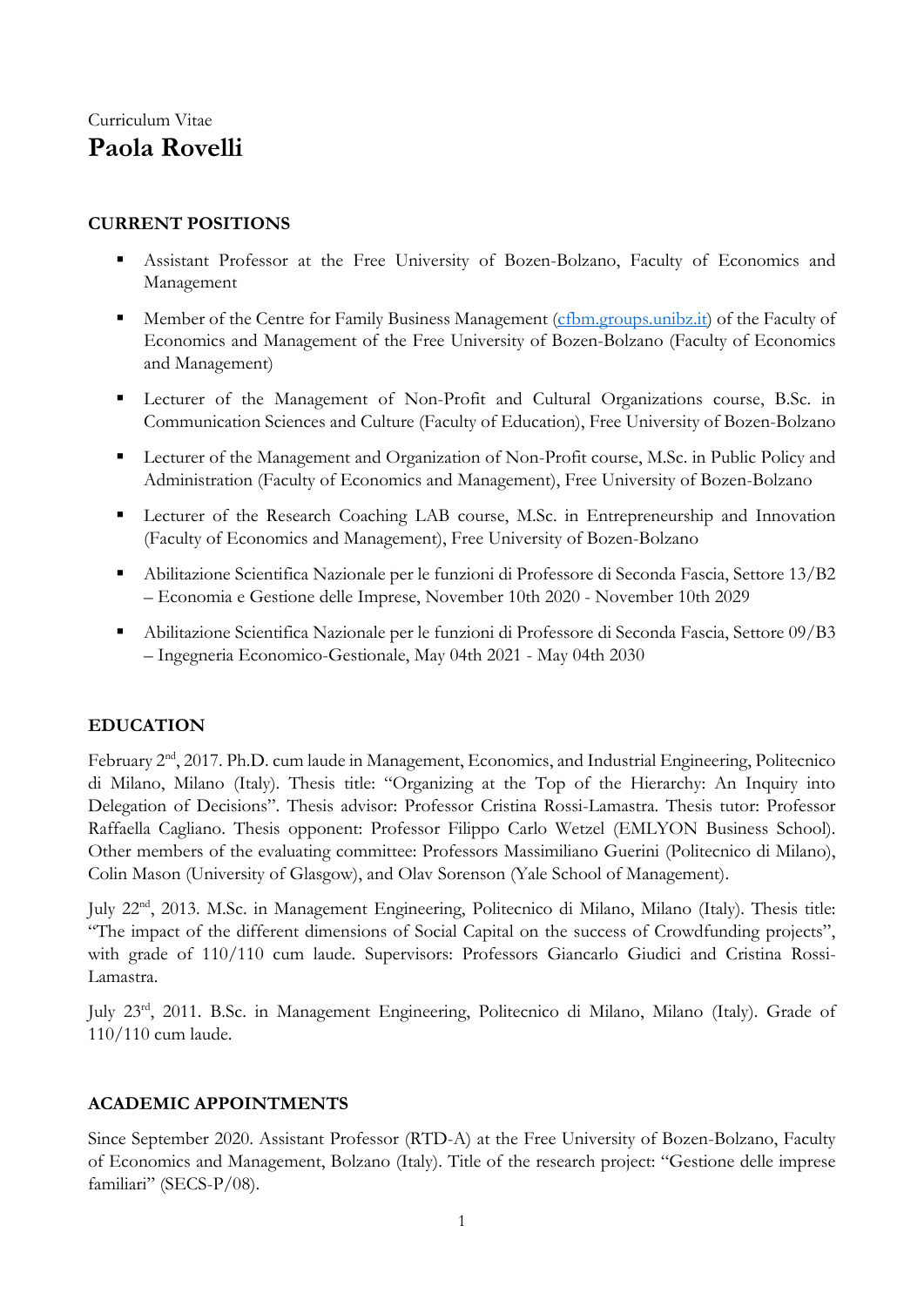September 2017 - August 2020. Assistant Professor (RTD-A) at the Free University of Bozen-Bolzano, Faculty of Economics and Management, Bolzano (Italy). Title of the research project: "Gestione delle imprese familiari" (SECS-P/08).

Since September 2017. Coordinator of the Milan Chapter of the Research Group on Collaborative Spaces (RGCS, [www.collaborativespacesstudy.wordpress.com\)](http://www.collaborativespacesstudy.wordpress.com/), together with Cristina Rossi-Lamastra, Gianandrea Ciaramella, Chiara Tagliaro (Politecnico di Milano) and Chiara Mizzi (Microsoft Italia).

Since May 2017. Member of the Core Faculty of Politecnico di Milano School of Management.

November 2016 - August 2017. Post-doc researcher at the Department of Management, Economics, and Industrial Engineering (DIG) within the Entrepreneurship, Finance, and Innovation (EFI) research group, Politecnico di Milano, Milano (Italy). Title of the research project: "La delega ai vertici delle imprese: il ruolo delle caratteristiche individuali dell'Amministratore Delegato e dei membri del Top Management Team".

### **VISITING PERIODS AT INTERNATIONAL INSTITUTIONS**

February - April 2016. Visiting PhD Student at the "Institute for Strategy, Technology and Organization", Munich School of Management – Ludwing Maximilian University (LMU), Munich (Germany), invited by Professor Tobias Kretschmer.

September - December 2015. Visiting PhD Student at the "Department of Strategic Management and Globalization", Copenhagen Business School, Copenhagen (Denmark), invited by Professor Nicola J. Foss.

### **RESEARCH INTERESTS**

Management, Strategy, Organizational Design, Allocation of Decision Authority, Chief Executive Officers and Top Management Teams, Individual Characteristics, Gender, Narcissism, Family Firms, Change and Innovation Management, Entrepreneurship, Crowdfunding.

## **RESEARCH PUBLICATIONS**

Papers in refereed academic journals

- De Massis, A., Eddleston, K. A., & Rovelli, P. (2021). Entrepreneurial by Design: How Organizational Design Affects Family and Nonfamily Firms' Opportunity Exploitation. *Journal of Management Studies*, *58*(1), 27-62. DOI: [http://doi.org/10.1111/joms.12568.](http://doi.org/10.1111/joms.12568)
- Butticè, V., & Rovelli, P. (2020). "Found Me, I Am Fabulous!" Do Narcissistic Entrepreneurs Succeed or Fail in Crowdfunding? *Personality and Individual Differences*, *162*, 110037. DOI: [https://doi.org/10.1016/j.paid.2020.110037.](https://doi.org/10.1016/j.paid.2020.110037)
- Gloor, P., Fronzetti Colladon, A., de Oliveira, J. M., & Rovelli, P. (2020). Put Your Money Where Your Mouth Is: Using Deep Learning to Identify Consumer Tribes form Word Usage. *International Journal of Information Management*, *51*. DOI: [http://doi.org/10.1016/j.ijinfomgt.2019.03.011.](http://doi.org/10.1016/j.ijinfomgt.2019.03.011)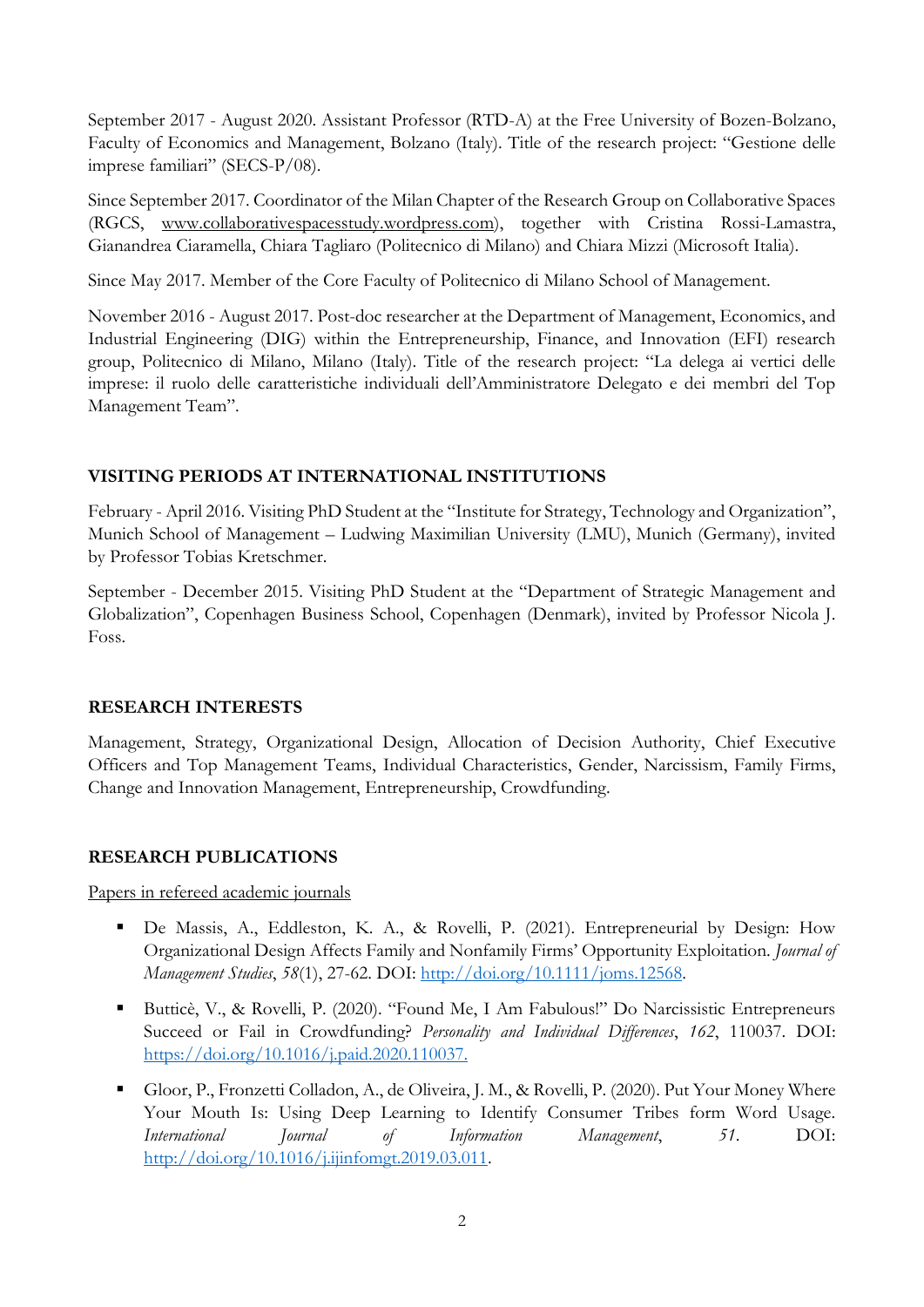- Rovelli, P. (2020). "I am Stuck in Meetings": Understanding the Relation of CEO Time Management with TMT Size and Gender Diversity. *European Management Journal*, *38*(5), 777-790. DOI: [http://doi.org/10.1016/j.emj.2020.02.010.](http://doi.org/10.1016/j.emj.2020.02.010)
- Rovelli, P., & Butticè, V. (2020). On the Organizational Design of Entrepreneurial Ventures: The Configurations of the Entrepreneurial Team. *Journal of Industrial and Business Economics*, *47*(2), 243- 269. DOI: [http://doi.org/10.1007/s40812-020-00147-w.](http://doi.org/10.1007/s40812-020-00147-w)
- Rovelli, P., & Curnis C. (2020). The Perks of Narcissism: When Behaving Like a Star Speeds Up Career Advancement to the CEO Position. *The Leadership Quarterly*, *32*(3), 101489. DOI: [https://doi.org/10.1016/j.leaqua.2020.101489.](https://doi.org/10.1016/j.leaqua.2020.101489)
- Rovelli, P., Rossi-Lamastra, C., Longoni, A., & Cagliano, R. (2020). TMT Organizational Configurations and Opportunity Realization in Established Firms: An Exploratory Analysis. *Long Range Planning*, *53*(3), 101972. DOI: [http://doi.org/10.1016/j.lrp.2020.101972.](http://doi.org/10.1016/j.lrp.2020.101972)
- Ciaramella, A., Rossi-Lamastra, C., Rovelli, P., & Tagliaro, C. (2018). Who Talks about Collaborative Spaces, How, and Why. *CERN IdeaSquare Journal of Experimental Innovation*, *2*(1), 3- 7*.* DOI: [http://doi.org/10.23726/cij.2018.758.](http://doi.org/10.23726/cij.2018.758)
- Rovelli, P., & Rossi-Lamastra, C. (2018). Collecting Data on TMTs' Organizational Design: Good Practices from the StiMa Project. *Journal of Industrial and Business Economics*, *45*(2), 175-213. DOI: [http://doi.org/10.1007/s40812-016-0067-0.](http://doi.org/10.1007/s40812-016-0067-0)

Papers in refereed paper series

De Massis, A., Di Minin, A., Marullo, C., Rovelli, P., Tensen, R., Carbone, A., & Crupi, A. (2020). How the "EU Innovation Champions" successfully absorbed and reacted to the shock caused by the COVID-19 pandemic. *JRC Working Papers on Corporate R&D and Innovation No 06/2020*, European Commission, JRC121856.

## Book

▪ Rondi, E., & Rovelli, P. (2020). *La Gestione dell'Innovazione nelle Imprese Familiari*, Eurilink, Roma (IT), ISBN: 9788885622975, ISSN: 2611-3929.

Chapters in edited books

- Gloor, P., Fronzetti Colladon, A., de Oliveira, J. M., Rovelli, P., Galbier, M., & Vogel, M. (2019). Identifying Tribes on Twitter through Shared Context. In Song, Y., Grippa, F., Gloor, P., & Leitao, J. (Eds.), *Collaborative Innovation Networks: Latest Insights from Social Innovation, Education*, *Emerging Technologies Research*, p. 91-111, Springer, Cham (Switzerland), DOI: [https://doi.org/10.1007/978-3-030-17238-1\\_5,](https://doi.org/10.1007/978-3-030-17238-1_5) ISBN: 9783030172374.
- Butticè, V., Franzoni, C., Rossi-Lamastra, C., & Rovelli, P. (2018). The Road to Crowdfunding Success: A Review of Extant Literature. In Tucci, C., Afuah, A., & Viscusi, G. (Eds.), *Creating and Capturing Value through Crowdsourcing*, p. 97-126, Oxford University Press, Oxford (UK), DOI: [http://doi.org/10.1093/oso/9780198816225.001.0001,](http://doi.org/10.1093/oso/9780198816225.001.0001) ISBN: 9780198816225.
- De Massis A., & Rovelli P. (2018). Innovation in Family Firms and SMEs: Distinctive Features and Research Challenges. In Hytti, U., Blackburne, R., & Laveren, E. (Eds.), *Entrepreneurship, Innovation and Education. Frontiers in European Entrepreneurship Research*, p. 7-23, Edward Elgar, Cheltenham (UK), DOI: [http://doi.org/10.4337/9781788972307.00009,](http://doi.org/10.4337/9781788972307.00009) ISBN: 9781788972291.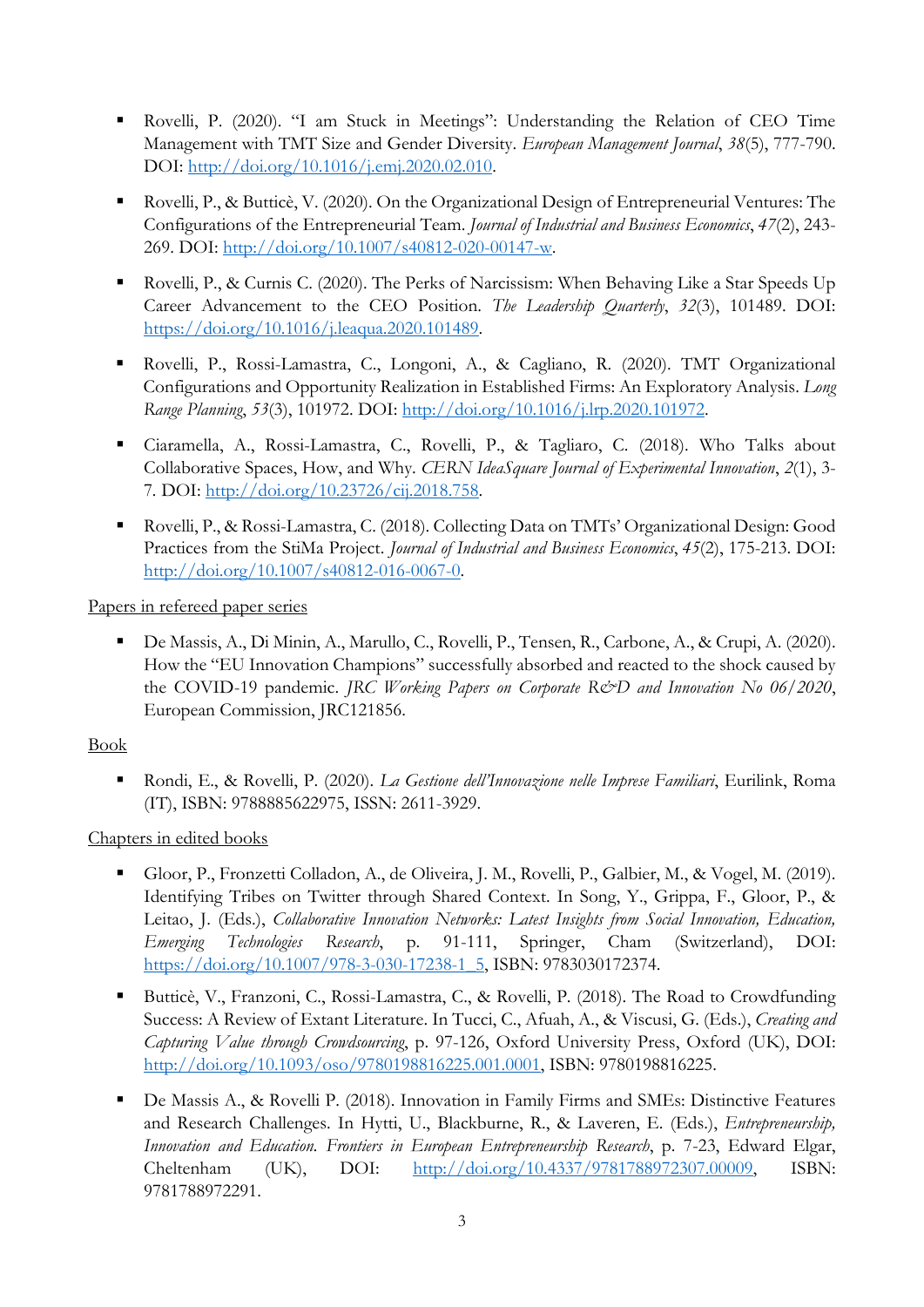Articles in practice-oriented and professional journals

- De Massis, A., & Rovelli, P. (2021). Inclusione delle Donne nelle Imprese Familiari / Einbindung von Frauen in Familienunternehmen. *Camera di Commercio di Bolzano* (online italian version: [https://www.handelskammer.bz.it/it/servizi/sviluppo-dimpresa/successione](https://www.handelskammer.bz.it/it/servizi/sviluppo-dimpresa/successione-dimpresa/articoli-specializzati/inclusione-delle-donne-nelle-imprese-familiari)[dimpresa/articoli-specializzati/inclusione-delle-donne-nelle-imprese-familiari;](https://www.handelskammer.bz.it/it/servizi/sviluppo-dimpresa/successione-dimpresa/articoli-specializzati/inclusione-delle-donne-nelle-imprese-familiari) online german version: [https://www.handelskammer.bz.it/de/dienstleistungen/unternehmensentwicklung/unternehm](https://www.handelskammer.bz.it/de/dienstleistungen/unternehmensentwicklung/unternehmensnachfolge/fachbeitr%C3%A4ge/einbindung-von-frauen-familienunternehmen) [ensnachfolge/fachbeitr%C3%A4ge/einbindung-von-frauen-familienunternehmen\)](https://www.handelskammer.bz.it/de/dienstleistungen/unternehmensentwicklung/unternehmensnachfolge/fachbeitr%C3%A4ge/einbindung-von-frauen-familienunternehmen).
- De Massis, A., & Rovelli, P. (2021). Boosting family firms' corporate entrepreneurship through organizational design. *Lorange Network*, March 26, [https://lorangenetwork.com/article/boosting\\_family\\_firms\\_corporate\\_entrepreneurship\\_thro](https://lorangenetwork.com/article/boosting_family_firms_corporate_entrepreneurship_through_organizational_design_by_alfredo_de_massis/) ugh organizational design by alfredo de massis/.
- De Massis, A., & Rovelli, P. (2021). Dalla Famiglia all'Impresa. Diversità e Inclusione nei Family Business. *We Wealth*, March, 2021, p. 70-71 (online version: [https://www.we](https://www.we-wealth.com/it/news/aziende-e-protagonisti/aziende-e-protagonisti/dalla-famiglia-allimpresa-diversita-e-inclusione-nei-family-business/)[wealth.com/it/news/aziende-e-protagonisti/aziende-e-protagonisti/dalla-famiglia-allimpresa](https://www.we-wealth.com/it/news/aziende-e-protagonisti/aziende-e-protagonisti/dalla-famiglia-allimpresa-diversita-e-inclusione-nei-family-business/)[diversita-e-inclusione-nei-family-business/\)](https://www.we-wealth.com/it/news/aziende-e-protagonisti/aziende-e-protagonisti/dalla-famiglia-allimpresa-diversita-e-inclusione-nei-family-business/).
- De Massis, A., & Rovelli, P. (2021). Una Svolta Imprenditoriale per il Family Business. *We Wealth*, January, 2021, p. 68-69.
- Rovelli, P. (2020). Reimagining Organisational Design to Boost Corporate Entrepreneurship. Tharawat Magazine, May 05<sup>th</sup>, 2020, [https://www.tharawat-magazine.com/grow/reimagining](https://www.tharawat-magazine.com/grow/reimagining-organisational-design/)[organisational-design/](https://www.tharawat-magazine.com/grow/reimagining-organisational-design/).

## **R&R, UNDER REVIEW AND WORKING PAPERS**

- 5 R&R articles
- 4 under review articles

### Working papers

- Brinkerink, J., & Rovelli, P. (2021). Quotation errors in top-tier management journals.
- Butticè, V., Colombo, M.G., & Rovelli, P. (2021). The Role of Venture Capitalists in the Allocation of Decision Authority in Entrepreneurial Ventures. *In preparation for Entrepreneurship, Theory and Practice.*
- Butticè, V., Rossi-Lamastra, C, & Rovelli, P. (2019). Women in Communal Organizational Contexts: Do Gendered Organizational Choices affect their "Female Premium"?
- Colombo, M.G., Karim, S., & Rovelli, P. (2020). The Delegation of Decision Authority in the C-Suite: An Analysis at the Decision Level. *In preparation for Organization Science.*
- Colombo, M.G., Rossi-Lamastra, C., & Rovelli., P. (2018). Women at the Top: The Effect of CEO's Gender on the Allocation of Decision Authority by the Board of Directors. *In preparation for Strategic Management Journal.*
- De Massis, A., Migliori, S., Rovelli, P., & Za, S. (2021). The Evolution of Socioemotional Wealth Debate: State-of-Art and Emerging Research Directions. *In preparation for Family Business Review*.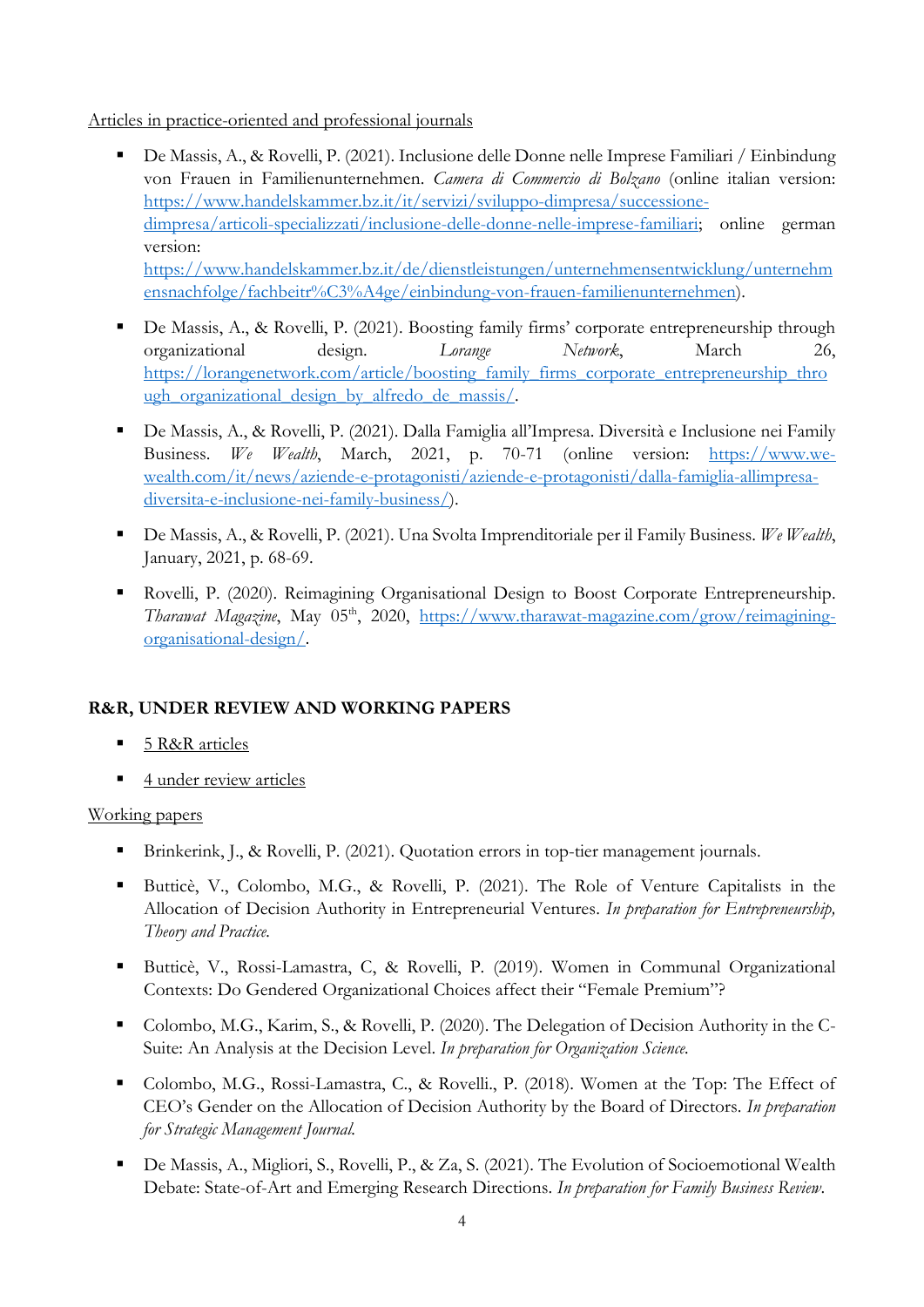- De Massis, A., Muñoz-Bullón, F., Rovelli, P., & Sanchez-Bueno, M.J. (2020). Tension over the Female Leadership-Performance Link in FFs: Self-Control Agency Problems and Country Factors.
- De Massis, A., Rondi, E., & Rovelli, P. (2021). Learning the Craft of Research on Family Business Innovation. *Book chapter*.
- Mancuso, R., Rossi-Lamastra, C., & Rovelli, P. (2020). The Consequences of Gender Stereotypes on Individuals Operating in Business Contexts. *In preparation for International Journal of Management Review.*
- Rovelli, P. (2019). Women Helping other Women: Myth or Reality? When Female CEOs Facilitate Women's Access to the TMT.

## **TEACHING AT THE UNDERGRADUATE LEVEL**

2020/2021. Lecturer of the Management of Non-Profit and Cultural Organizations course, B.Sc. in Communication Sciences and Culture (Faculty of Education), Free University of Bozen-Bolzano, (45 hours and 35 students, taught in English). **Students' evaluation: 8.6** (2020/2021).

2017/2018, 2018/2019. Lectures in the Introduction to Family Business Management course of Professor Alfredo De Massis, B.Sc. in Economics and Management, Free University of Bozen-Bolzano (2 hours and 5 students).

2013/2014, 2014/2015. Teaching assistant of Professor Raffaella Cagliano, within the course of Management and Organization Design (Gestione Aziendale A), B.Sc. in Management Engineering, Politecnico di Milano (around 40 hours and around 180 students per year, taught in Italian).

2013/2014, 2014/2015, 2015/2016. Academic tutor, B.Sc. in Management Engineering, Politecnico di Milano.

### **TEACHING AT POSTGRADUATE LEVEL**

2020/2021. Lecturer of the Gestione delle Organizzazioni Non-Profit/Management and Organization of Non-Profit course, M.Sc. in Public Policy and Administration (Faculty of Economics and Management), Free University of Bozen-Bolzano (36 hours, taught in Italian).

2019/2020, 2020/2021. Lecturer of the Research Coaching LAB course, M.Sc. in Entrepreneurship and Innovation (Faculty of Economics and Management), Free University of Bozen-Bolzano (18 hours and 4 students, taught in English). **Students' evaluation: >9** (2019/2020).

2017/2018, 2018/2019. Lectures in the Family Business Management course of Professor Alfredo De Massis, M.Sc. in Entrepreneurship and Innovation (Faculty of Economics and Management), Free University of Bozen-Bolzano (around 4 hours and 30 students, taught in English).

2017/2018, 2018/2019. Lectures in the Research Coaching LAB course of Professor Alfredo De Massis, M.Sc. in Entrepreneurship and Innovation (Faculty of Economics and Management), Free University of Bozen-Bolzano (around 9 hours and 5 students, taught in English).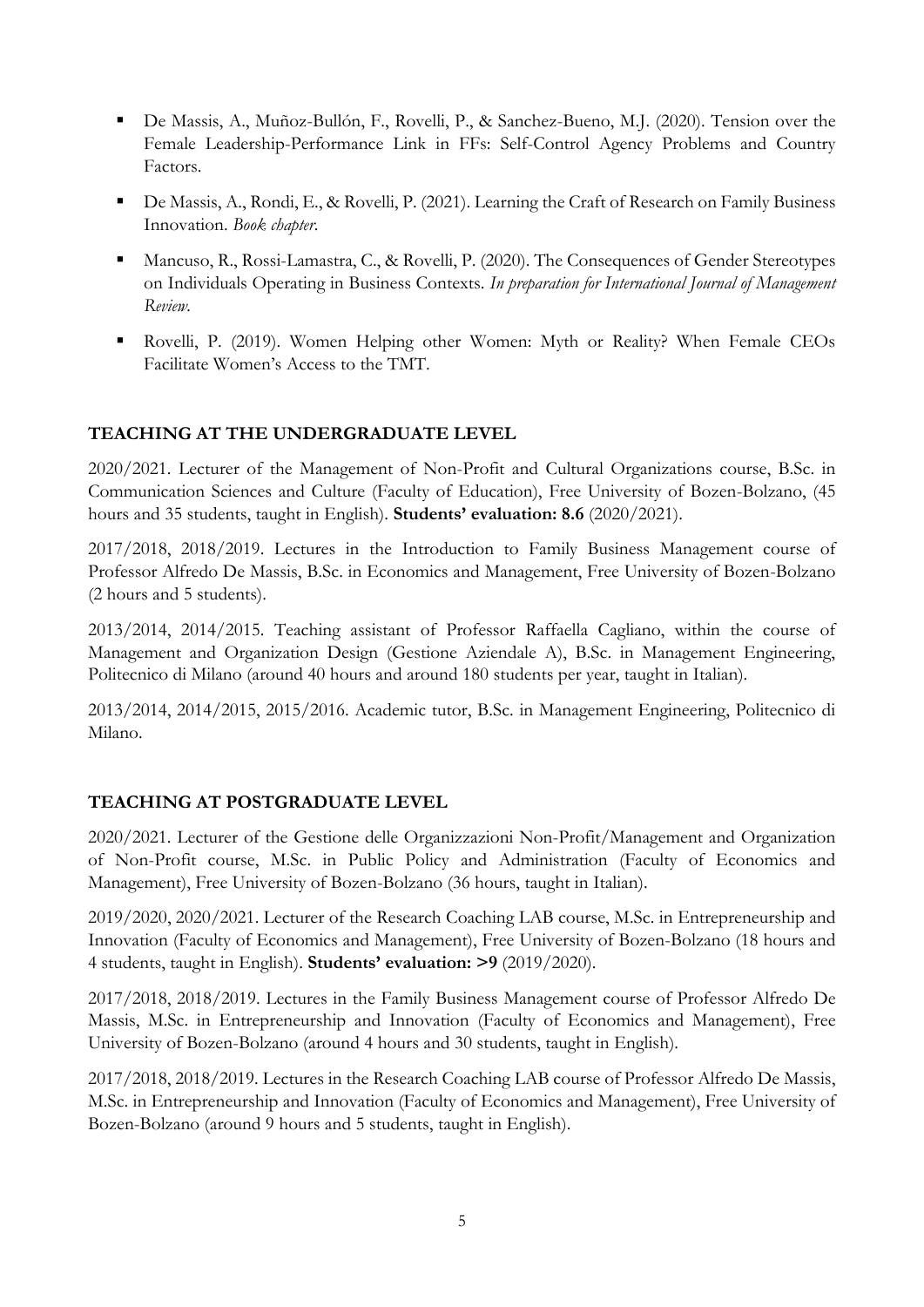2016/2017, 2017/2018, 2018/2019. Teaching assistant of Professor Massimo G. Colombo, within the course of Economics of Innovation, M.Sc. in Management Engineering, Politecnico di Milano (around 16 hours and 90 students, taught in English).

2017/2018. Design of the course Research Coaching LAB together with Professor Alfredo De Massis, M.Sc. in Entrepreneurship and Innovation (Faculty of Economics and Management), Free University of Bozen-Bolzano.

2016/2017. Teaching assistant of Professor Cristina Rossi-Lamastra, within the course of Business and Industrial Economics, M.Sc. in Management Engineering, Politecnico di Milano (25 hours and 254 students, taught in English).

2015/2016. Teaching assistant of Professor Massimo G. Colombo, within the course of High-Tech Entrepreneurship, M.Sc. in Automation and Control Engineering and in Management Engineering, Politecnico di Milano (around 10 hours and 40 students, taught in English).

2014/2015. Teaching assistant of Professor Raffaella Cagliano, within the course of Leadership and Innovation, M.Sc. in Management Engineering, Politecnico di Milano (around 40 hours and 200 students, taught in English).

### **HONORS AND AWARDS**

2021. Abilitazione Scientifica Nazionale per le funzioni di Professore di Seconda Fascia, Settore 09/B3 – Ingegneria Economico-Gestionale, May 04th 2021 - May 04th 2030

2020. Abilitazione Scientifica Nazionale per le funzioni di Professore di Seconda Fascia, Settore 13/B2 – Economia e Gestione delle Imprese, November 10th 2020 - November 10th 2029

2020. Journal of Small Business Management's Top 100 Reviewers for 2020

2015. Best Research Paper Award at the 2<sup>nd</sup> annual EDIM PhD Conference on Management Engineering, Milano (Italy), June 11<sup>th</sup> - 12<sup>th</sup>, 2015. Reference of the paper: Spina, G., Rovelli, P., Bartezzaghi, E., Cagliano, R., Colombo, M. G., Longoni, A., & Rossi-Lamastra, C., TMT Organization and Opportunity Exploitation: An Organizational Configuration Approach.

2014. Eu-SPRI Forum PhD Circulation Award (2,000€).

2013. 3 years Doctoral Scholarship, Politecnico di Milano.

### **GROUP MEMBERSHIPS**

Since 2020. Società Italiana di Management (SIMA).

Since 2020. Accademia Italiana di Economia Aziendale (AIDEA).

Since 2019. Academy of Management (AoM).

Since 2019. International Family Enterprise Research Academy (IFERA).

Since 2014. Organizational Design Community (ODC).

Since 2014. Associazione Italiana di Ingegneria Gestionale (AiIG).